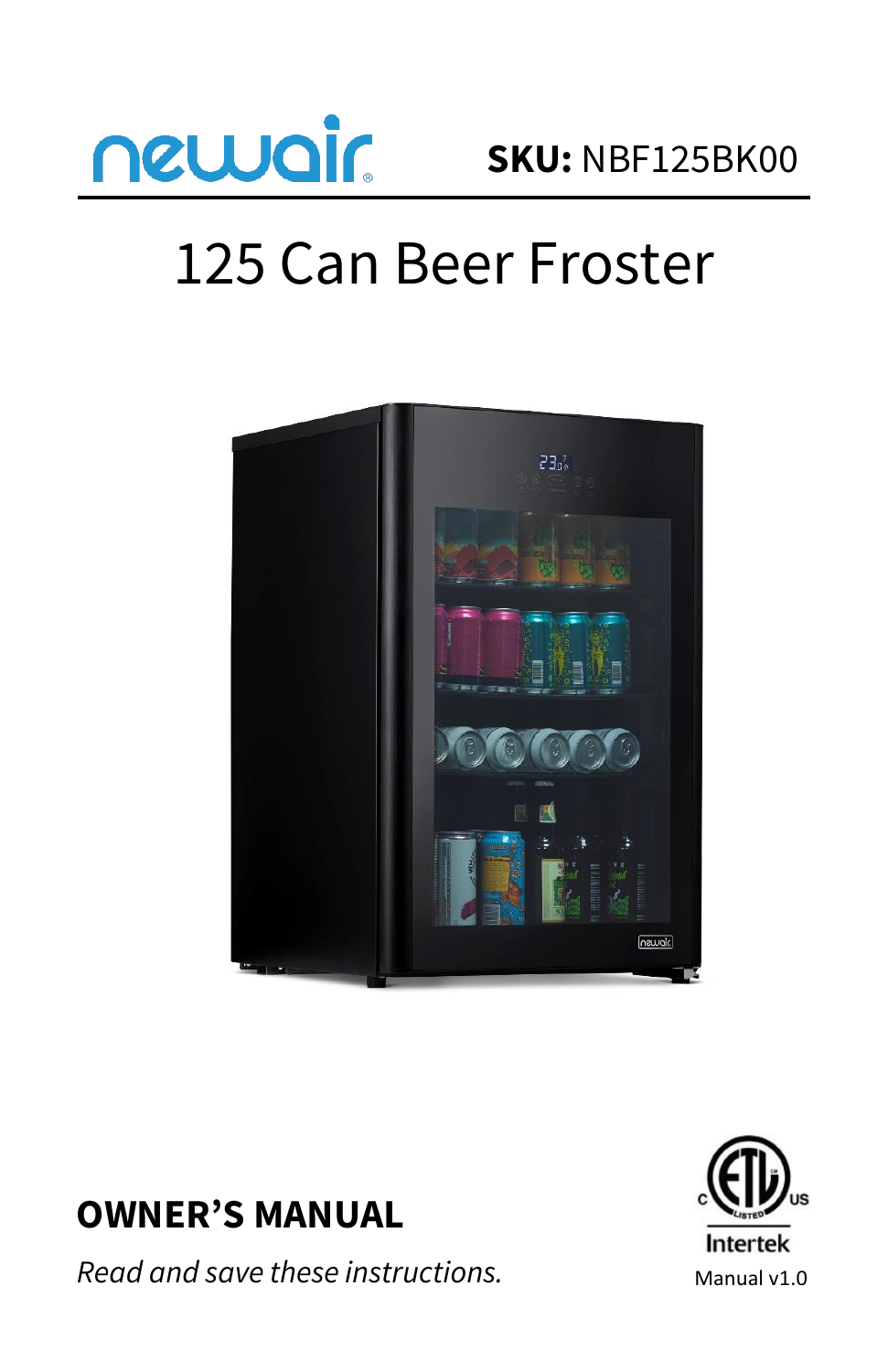# **READ AND SAVE THESE INSTRUCTIONS.**

# **TABLE OF CONTENTS**

# SPECIFICATIONS

| <b>MODEL NO.</b>           | <b>NBF125BK00</b>           |  |
|----------------------------|-----------------------------|--|
| <b>VOLTAGE:</b>            | 110V                        |  |
| <b>CURRENT:</b>            | 1.8A                        |  |
| <b>FREQUENCY:</b>          | 60Hz                        |  |
| <b>POWER CONSUMPTION:</b>  | 180W (438kwh/year)          |  |
| <b>BOTTLE CAPACITY:</b>    | 125 cans                    |  |
| <b>STORAGE CAPACITY:</b>   | 3.5 cubic feet              |  |
| <b>TEMPERATURE RANGE:</b>  | $23^{\circ}F - 72^{\circ}F$ |  |
| <b>REFRIGERANT:</b>        | R600a                       |  |
| <b>PRODUCT DIMENSIONS:</b> | 19.90"D x 22.10"W x 33.50"H |  |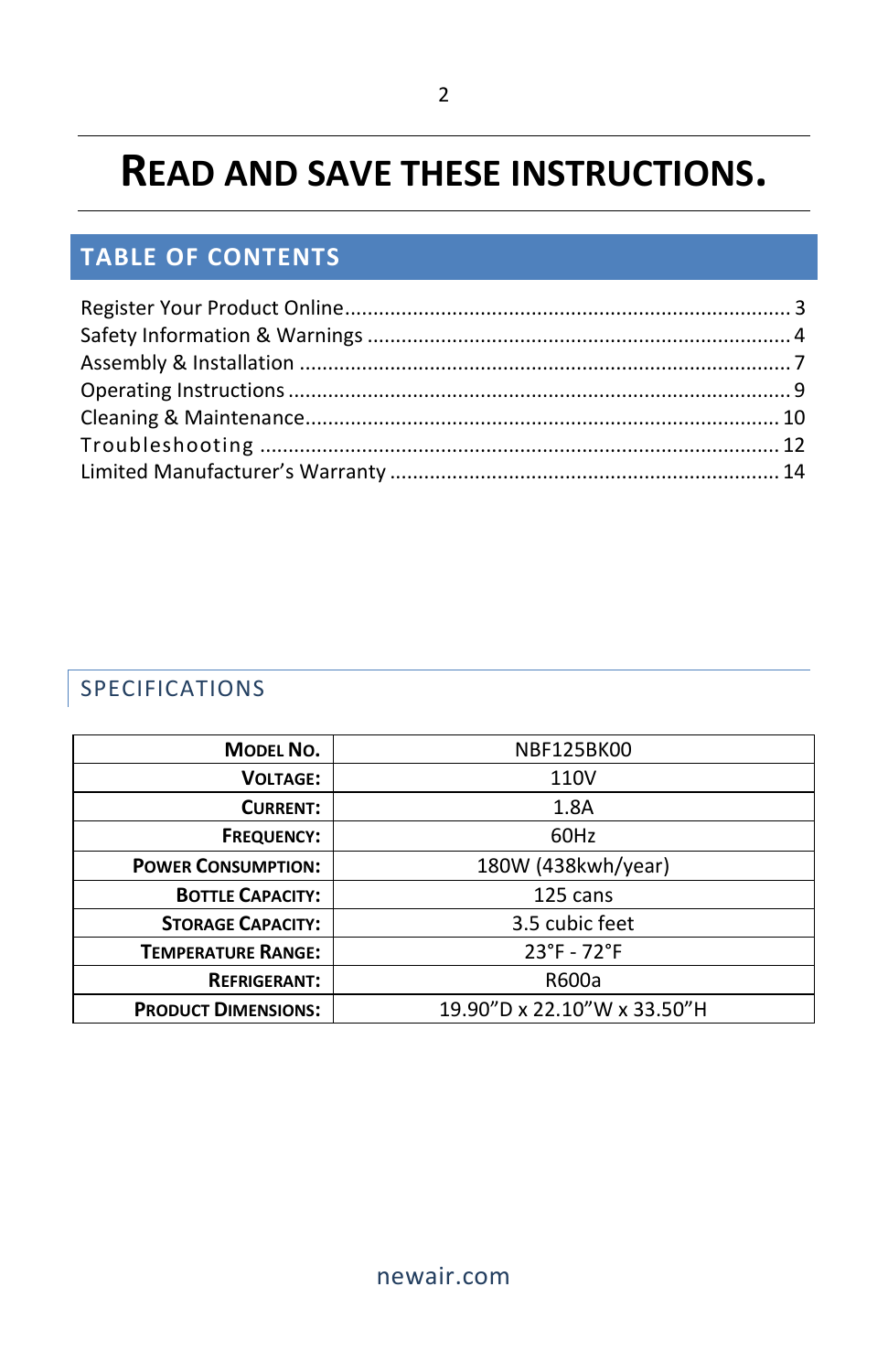#### <span id="page-2-0"></span>**REGISTER YOUR PRODUCT ONLINE**

#### **Register Your NewAir Product Online Today!**

Take advantage of all the benefits product registration has to offer:



#### **Service and Support**

Diagnose troubleshooting and service issues faster and more accurately



#### **Recall Notifications**

Stay up to date for safety, system updates and recall notifications

**0**

#### **Special Promotions**

Opt-in for NewAir promotions and offers

Registering your product information online is safe & secure and takes less than 2 minutes to complete:

| newair.com/register |  |  |
|---------------------|--|--|
|---------------------|--|--|

Alternatively, we recommend you attach a copy of your sales receipt below and record the following information, located on the manufacturer's nameplate on the rear of the unit. You will need this information if it becomes necessary to contact the manufacturer for service inquiries.

| <b>Date of Purchase:</b> |  |
|--------------------------|--|
| <b>Serial Number:</b>    |  |
| <b>Model Number:</b>     |  |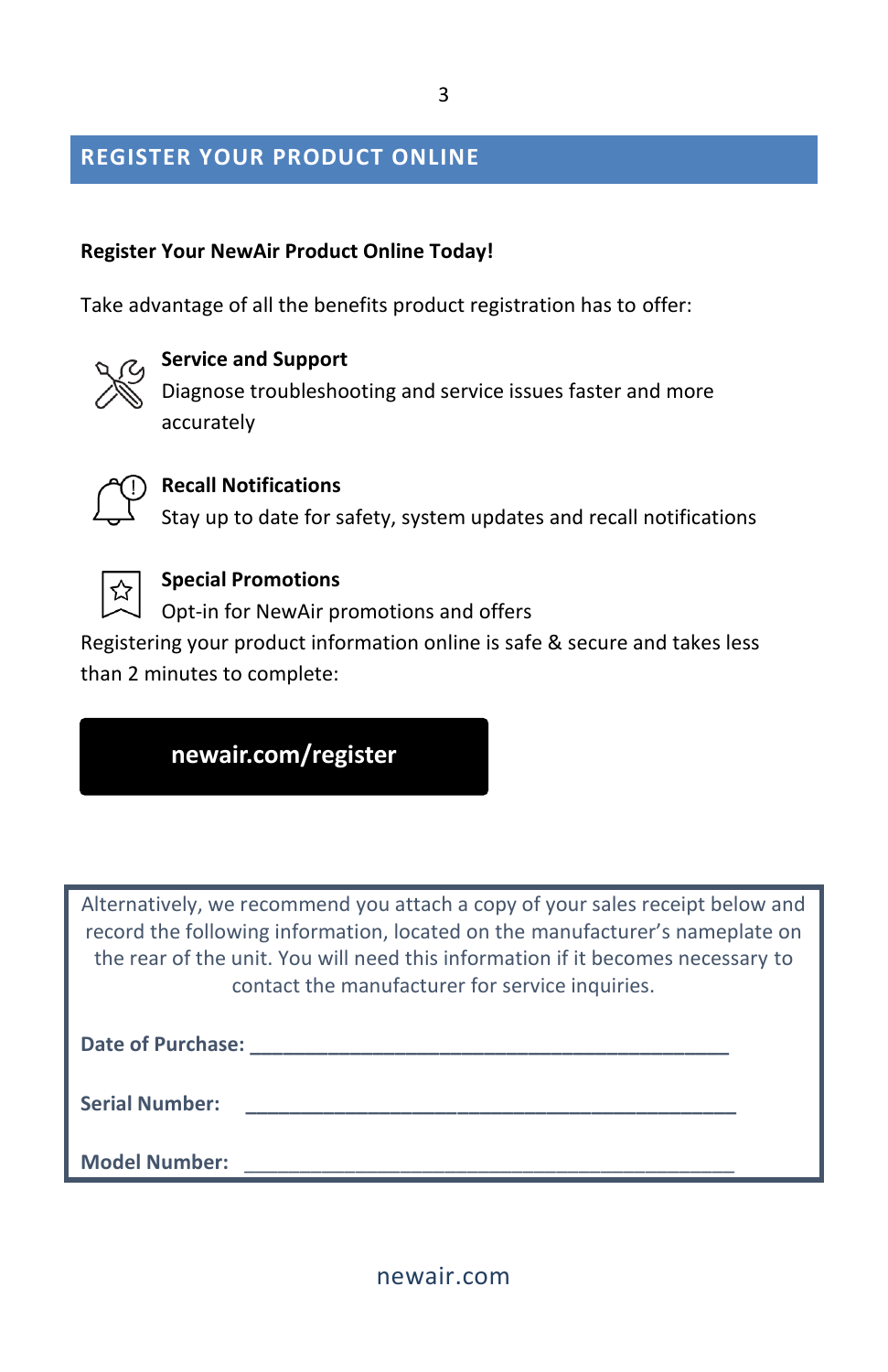# <span id="page-3-0"></span>SAFETY INFORMATION & WARNINGS

#### **Your safety and the safety of others is very important.**



We have provided many important safety messages in this manual and on your appliance. Always read and obey all safety messages. This is the Safety Alert Symbol. The symbol alerts you to potential hazards that can kill or injure you and others. All safety messages will follow the Safety Alert Symbol and

either the word **DANGER** or **WARNING**.

**DANGER** means that failure to heed this safety statement may result in severe personal injury or death.

**WARNING** means that failure to heed this safety statement may result in extensive product damage, serious personal injury, or death.

All safety messages will alert you about the potential hazard, tell you how to reduce the chance of injury, and let you know what can happen if the instructions are not followed.

#### **IMPORTANT SAFEGUARDS**

Before the appliance is used, it must be properly positioned and installed as described in this manual, so please read the manual carefully. To reduce the risk of fire, electrical shock or injury when using the appliance, follow basic precautions, including the following:



# **DANGER**

- Plug into a grounded 3 prong outlet, do not remove grounding prong, do not use an adapter, and do not use an extension cord.
- It is recommended that a separate circuit serving only your appliance be used. Do not use outlets that can be turned off by a switch or pull chain.
- Never clean appliance parts with flammable fluids. These fumes can create a fire hazard or explosion.
- Do not store or use gasoline or other flammable vapors and liquids in the vicinity of this or any other appliance. The fumes can create a fire hazard or explosion.
- Do not connect or disconnect the plug when your hands are wet.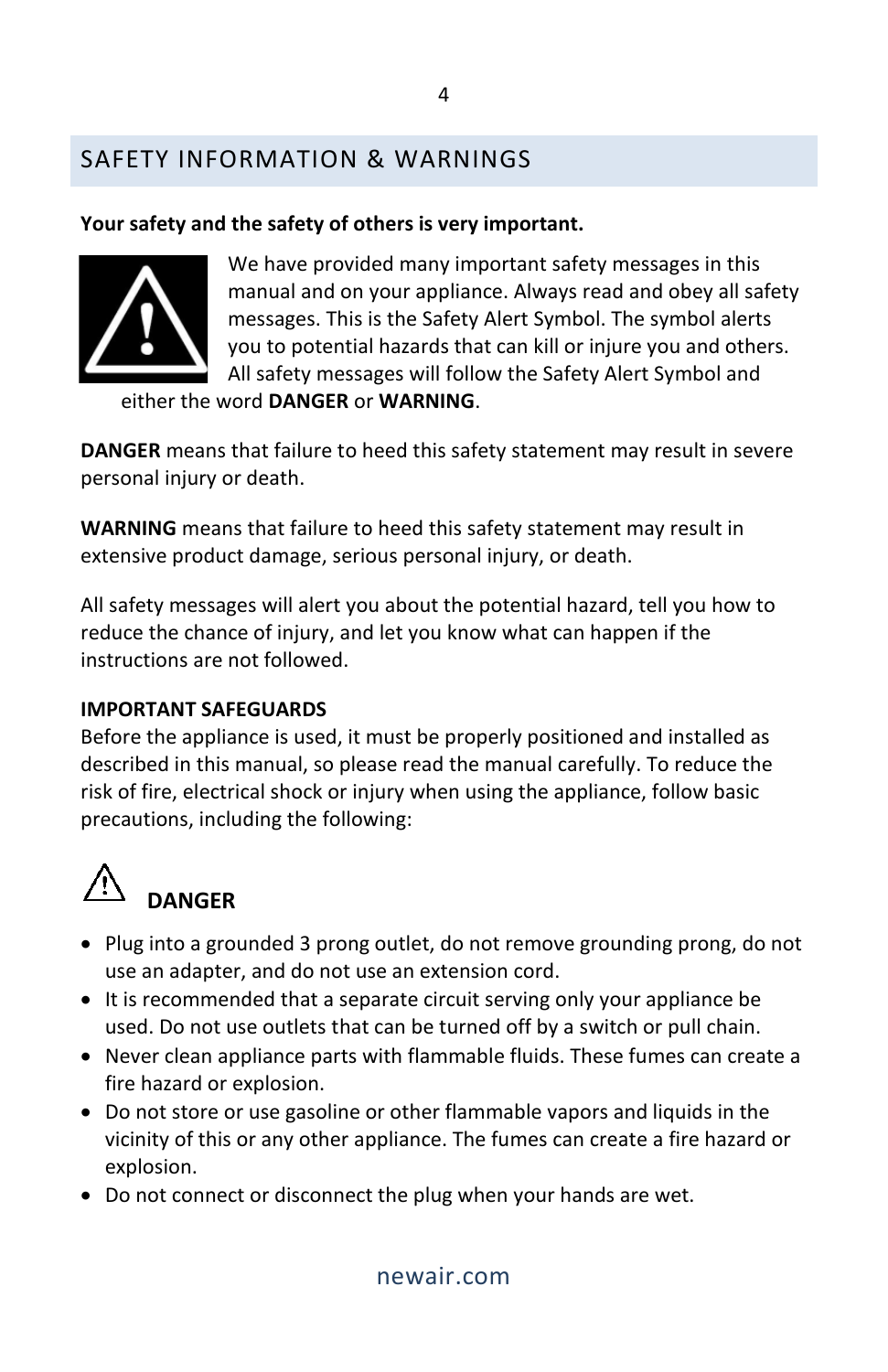- Unplug the appliance or disconnect power before cleaning or servicing. Failure to do so can result in electrical shock or death.
- Unplug the appliance or disconnect power before cleaning or servicing. Failure to do so can result in electrical shock or death.
- Do not attempt to repair or replace any part of your appliance unless it is specifically recommended in this manual. For any further issues, please contact customer service at support@newair.com.

# **WARNING**

- Use two or more people to move and install the appliance. Failure to do so can result in injury.
- Choose a well-ventilated area with temperatures above 50°F (~10°C) and below 110°F (~43°C).
- The appliance should not be located next to ovens, grills or other sources of high heat.
- The appliance must be installed with all electrical, water, and drain connections (if applicable) in accordance with state and local codes. A standard electrical supply (110 V AC only, 60 Hz), properly grounded in accordance with the National Electrical Code and local codes and ordinances, is required.
- Do not kink or pinch the power cord of the appliance. Make certain that any wires or pipes are not pinched, kinked or damaged during installation.
- It is important that the appliance be leveled in order to work properly. You may need to make several adjustments to the feet to level it.
- Check for leaks of any kind after turning on the appliance for the first time.
- Never allow children to operate, play with or crawl inside the appliance.
- Do not use solvent-based cleaning agents or abrasives on the interior. These cleaners may damage or discolor the interior.
- Use this appliance only for its intended purpose as described in this instruction manual.
- Keep fingers out of the "pinch point" areas. Clearances between the door and appliance body are necessarily small, but could cause injury. Be careful closing the door when children are nearby.

**Commercial Use: This unit is intended to be functional in commercial settings as well, such as restaurants, offices, etc.**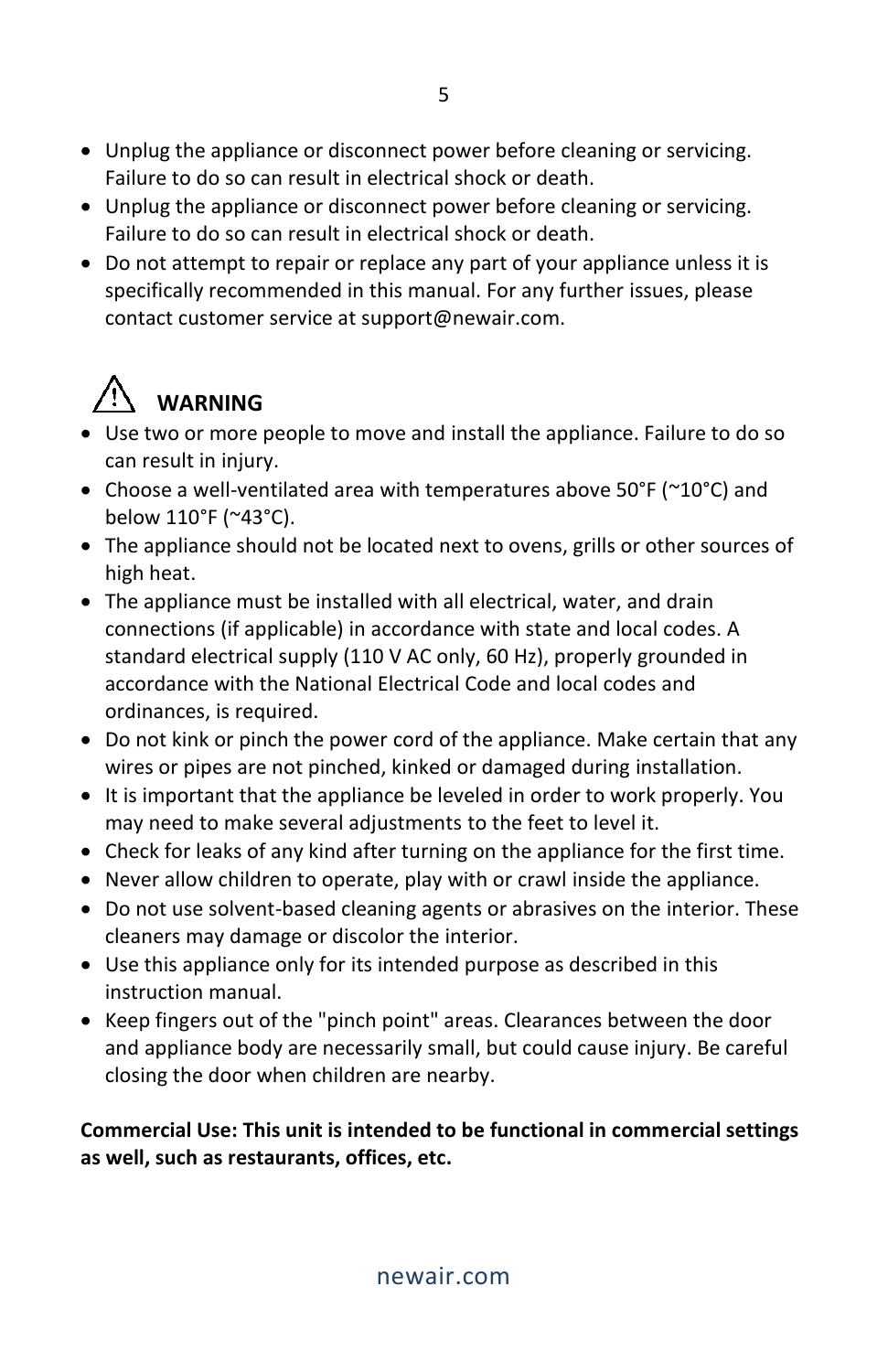#### **Attention: Child Entrapment Risk!**

There is a child entrapment risk for refrigerators and other appliances which are to be discarded or are in storage. The surest method to prevent child entrapment is to take off the door completely. In most cases, this is a simple process using a screwdriver. It is unlawful in many local jurisdictions to discard old refrigerators without first removing the door.

Keep children away from refrigerators, freezers, dryers or coolers still in use. Lock doors to prevent access to these appliances (especially when children are unsupervised) and warn children not to play on, with or inside these appliances.

# **- SAVE THESE INSTRUCTIONS -**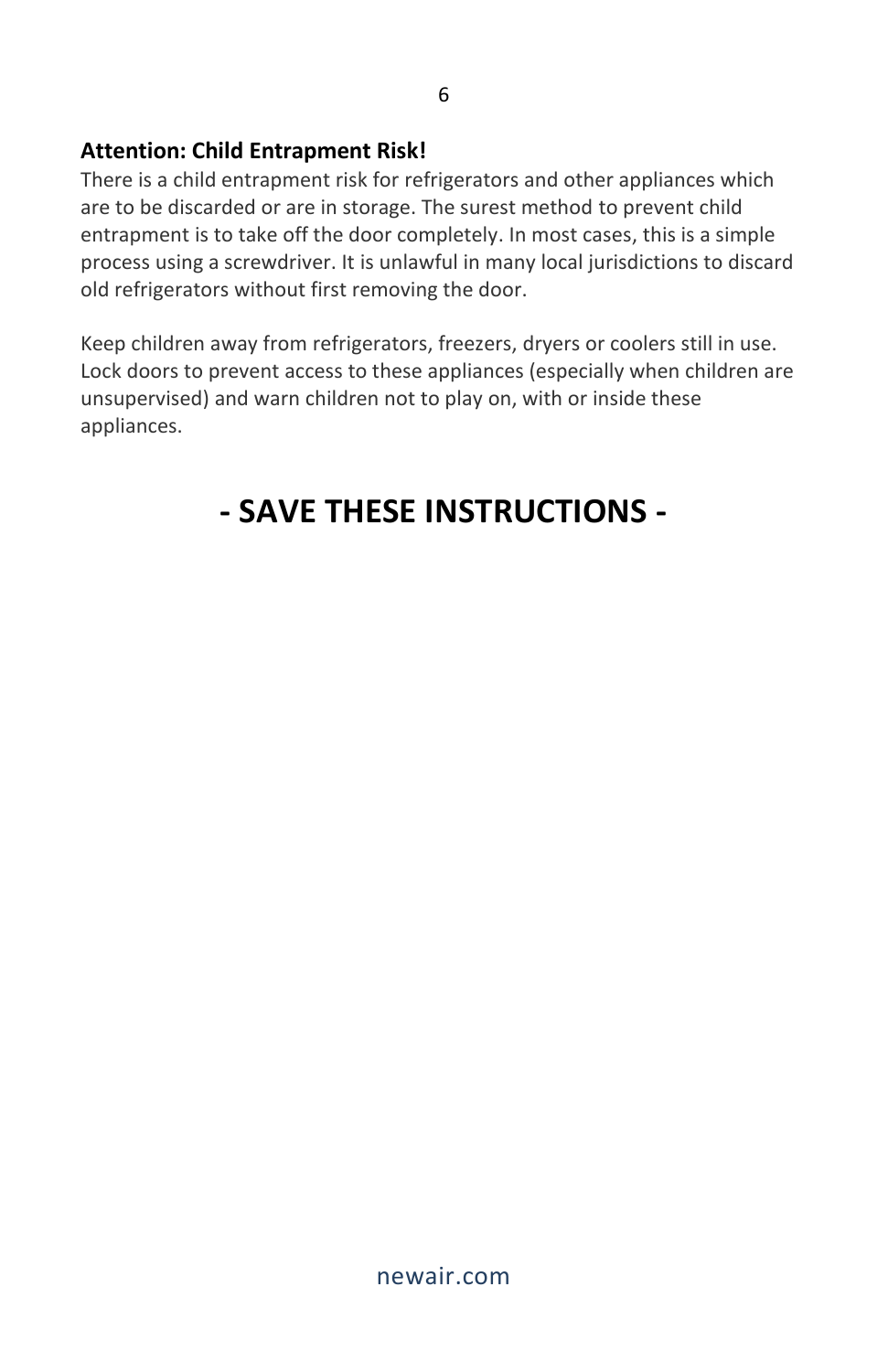## <span id="page-6-0"></span>ASSEMBLY & INSTALLATION

#### **BEFORE USING YOUR FRIDGE**



**Remove the exterior and interior packing. Before plugging in the fridge, let it stand upright for approximately 24 hours.**

This will reduce the possibility of a malfunction in the cooling system from handling during transportation. Once you have plugged the fridge into an electrical outlet, let the fridge run for at least 30 minutes to acclimate before making any adjustments.

# INSTALLING THE FRIDGE

Place your fridge on a floor that is strong enough to support it when it is fully loaded. To level the fridge, turn the adjustable feet accordingly.

**Note:** It is recommended that you do not install the fridge near an oven, radiator or other heating source. Any nearby heat sources may increase electrical consumption and cause temperature fluctuation. Do not install in a location where the temperature will fall below 50°F (~10°C) or rise above 110°F (~43°C). Do not install the fridge behind a cabinet door, under a counter or between cabinets. Avoid installing the fridge anywhere with excessive moisture.

### ENERGY SAVING TIPS

- The fridge should be placed in the coolest location possible, away from excess heat from any source (stoves, sunlight, etc.)
- Ensure that the fridge is adequately ventilated. The more open air you have around the fridge, the better.
- Do not keep the door open any longer than necessary.
- If you're storing food in your fridge, be sure to let hot foods cool to room temperature first.
- Do not overload the fridge, as it forces the compressor to run more frequently, increasing the power consumption.
- Be sure to wrap foods properly, and wipe containers dry before placing them in the fridge, in order to prevent frost buildup.
- Do not line shelves with aluminum foil, wax paper or paper towels, as they will prevent proper air circulation.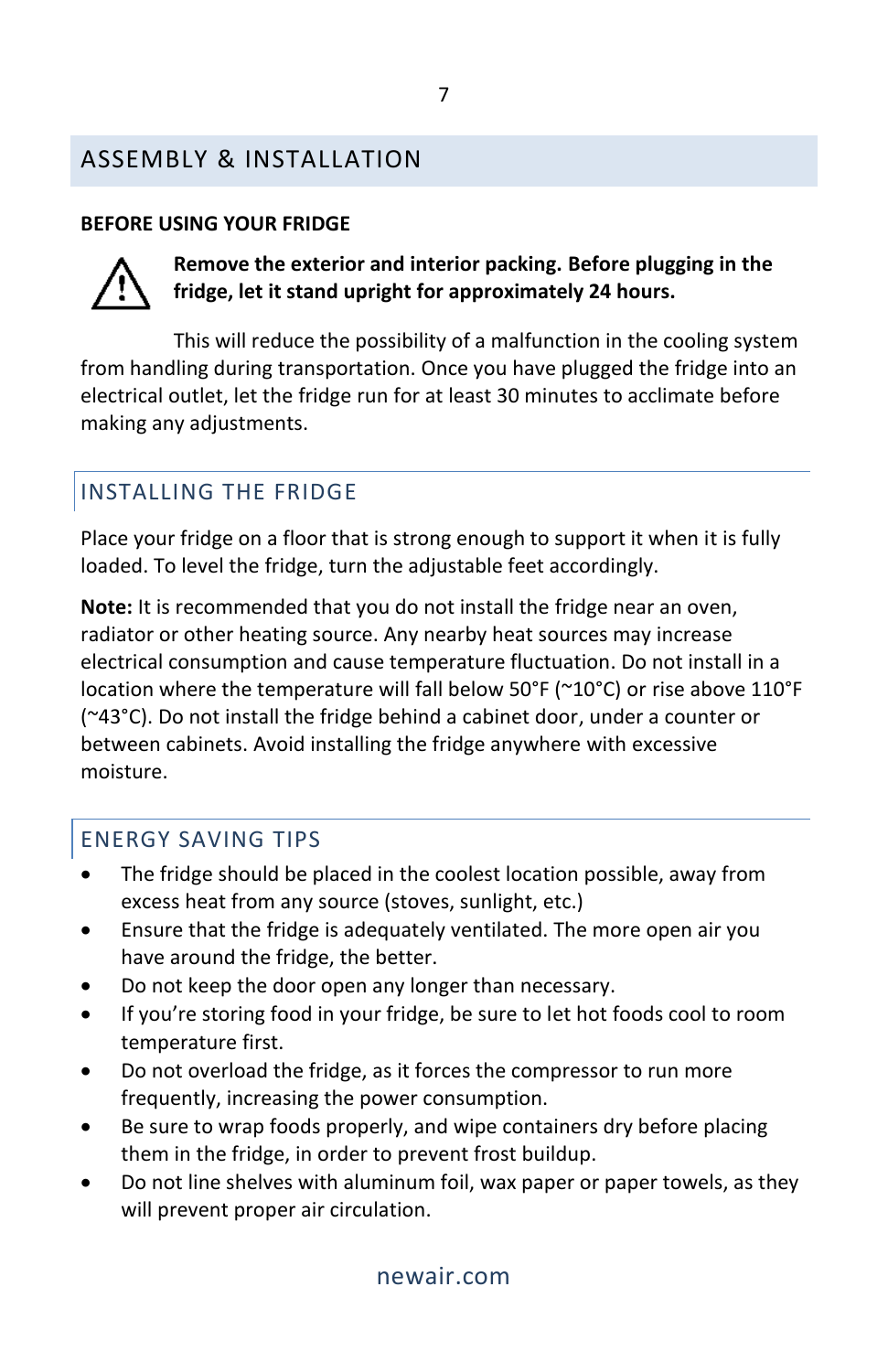# ELECTRICAL CONNECTION

#### **WARNING**

Improper use of the grounded plug can result in electrical shock. If the power cord is damaged, contact customer service immediately at support@newair.com

This fridge should be properly grounded for your safety. The power cord of this fridge is equipped with a three-prong plug which fits with a standard threeprong wall outlet to minimize the possibility of electrical shock. Do not, under any circumstances, cut or remove the third (ground) prong from the power cord supplied. For personal safety, this fridge must be properly grounded. Any questions concerning power and/or grounding should be directed toward a certified electrician or customer service at support@newair.com.

This fridge requires a standard 110 Volt AC 60Hz three-prong grounded electrical outlet. Ensure that the wall outlet and circuit been checked by a qualified electrician and confirmed to be properly grounded. If only a 2-prong wall outlet is available, it is your responsibility and obligation to have it replaced with a properly grounded 3-prong wall outlet in order to use this fridge.

To prevent accidental injury, the cord should be secured behind the fridge and not left exposed or dangling, where it may be a trip hazard.

This fridge should always be plugged into its own individual electrical outlet which has a voltage rating that matches the rating label on the fridge. This will allow the best performance and also prevent overloading house wiring circuits that could cause a fire hazard from overheating. Never unplug the fridge by pulling on the power cord. Always grip the plug head firmly and pull straight out from the receptacle. Immediately repair or replace all power cords that have become frayed or otherwise damaged. Do not use a cord that shows cracks or abrasion damage anywhere.

# EXTENSION CORD

Because of potential safety hazards under certain conditions, it is strongly recommended that you do not use an extension cord with this fridge. However, if you must use an extension cord, it is absolutely necessary that it be a UL/CUL-Listed, 3-wire grounding type appliance extension cord having a grounding type plug and outlet and that the electrical rating of the cord be 110 volts.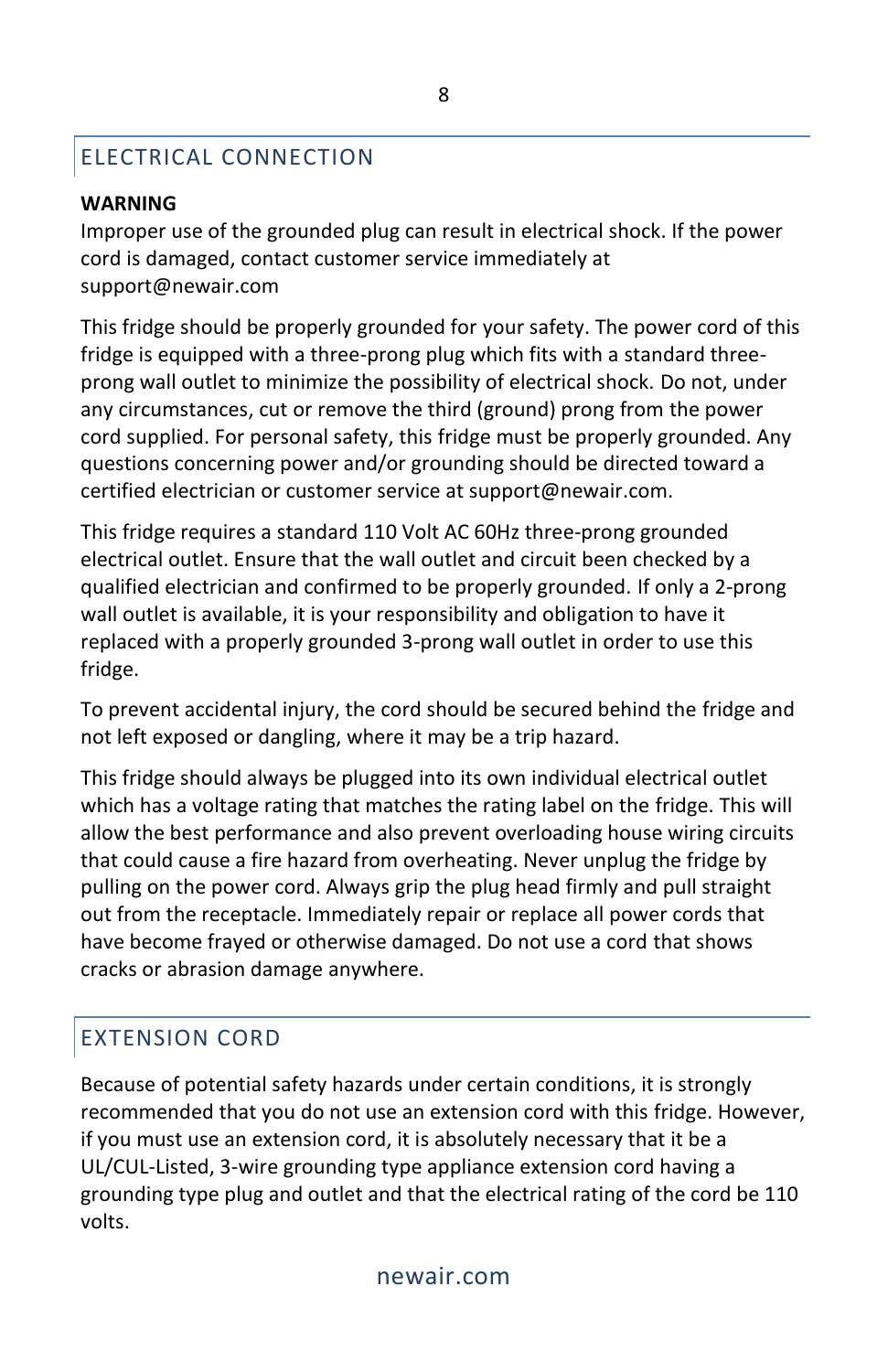<span id="page-8-0"></span>

- 1. Light On/Off Button: Press this button once to enable the interior lighting. Press it again to disable interior lighting.
- 2. Lock Button: Press and hold this button for 2 seconds to lock the control panel. When the control panel is locked, the only button that will work is the lock button itself. Press and hold for 2 seconds again to unlock the control panel.
- 3. Temperature Adjustment Buttons: Press the up and down arrows to adjust the desired internal temperature.
- 4. Turbo Button: Press this button to enable high-power cooling for one hour. In turbo mode, the fridge will maximize cooling power for 60 minutes regardless of the set temperature. This feature is handy if you need to do some last-minute beverage chilling.
- 5. Party Button: Press this button to enable high-power cooling for six hours. In party mode, the fridge will maximize cooling power for six hours regardless of the set temperature. This feature is handy if you are hosting a party and the fridge will be frequently opened.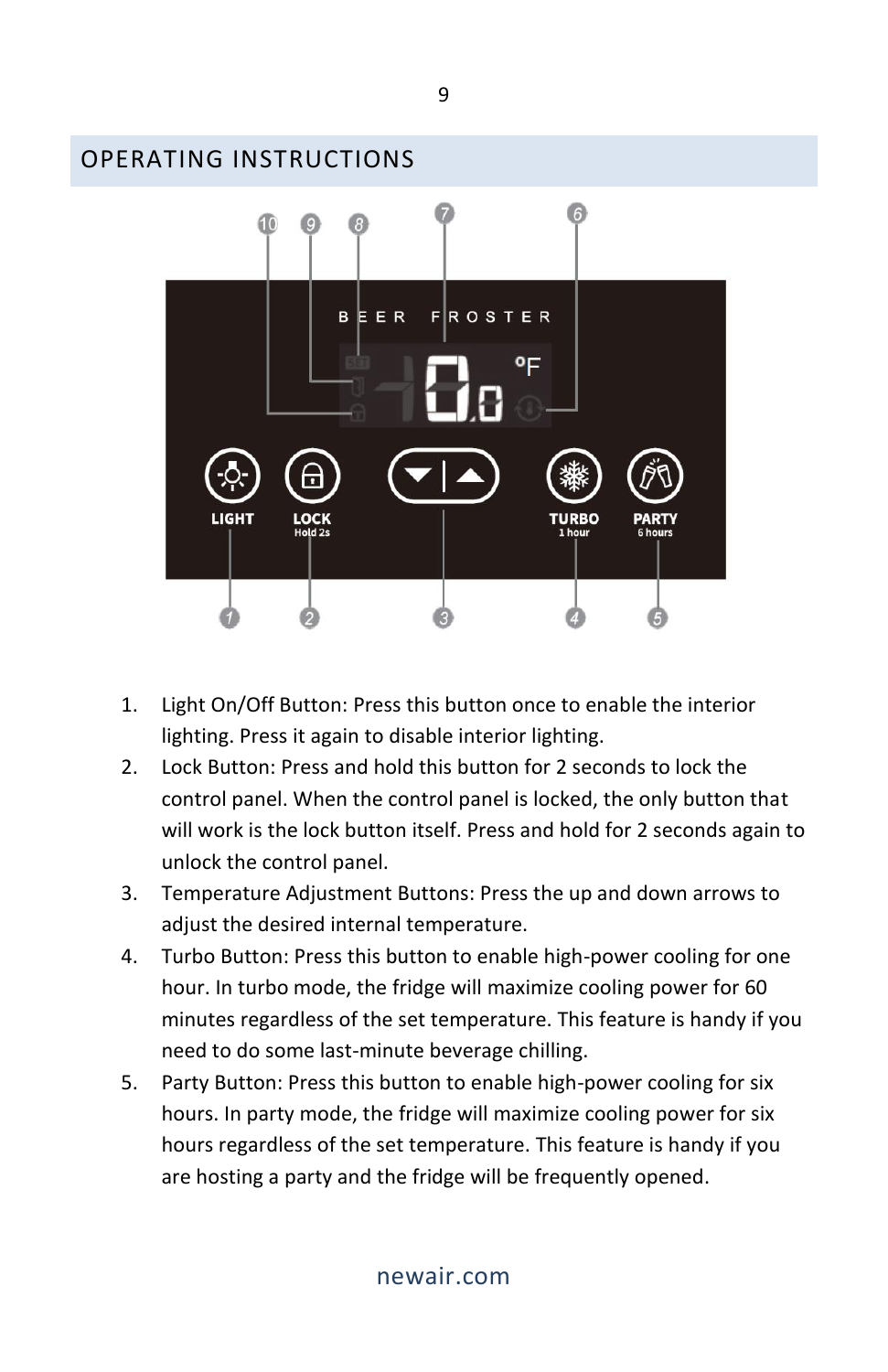- 6. Temperature Adjustment Indicator: If this icon is illuminated, the fridge is actively working to reach the set temperature. It will turn off once the desired temperature has been reached.
- 7. Temperature Display: This display shows your set temperature. Use the temperature adjustment buttons to change your set temperature.
- 8. Temp Adjustment Mode Indicator: If this icon is illuminated, the unit is in temperature adjustment mode. This light will turn on as soon as you press either temperature adjustment button. Once you find your desired temperature, the screen will flash for a few seconds until this light turns off.
- 9. Door Open Indicator: If this icon is illuminated, the door is not properly sealed shut. Ensure that the door is shut properly, and the indicator should turn off.
- 10. Lock Indicator: If this icon is illuminated, the lock is enabled and the lock button will be the only button on the control panel that can be pressed.

# <span id="page-9-0"></span>CLEANING & MAINTENANCE

# CLEANING YOUR FRIDGE

- Turn off the power, unplug the fridge, and remove all items, including shelves.
- Wash the inside surfaces with a solution of warm water and baking soda (about 2 tablespoons of baking soda per 4 cups of water).
- Wash the shelves with a mild detergent solution.
- Wring excess water out of the sponge or cloth before cleaning the area where the controls are located, or any place on or near electrical parts.
- Wash the outside of the fridge with warm water and a mild liquid detergent. Rinse well and wipe dry with a clean, soft cloth.

#### **CAUTION:**

*Failure to unplug the fridge during cleaning could result in electrical shock or other personal injury.*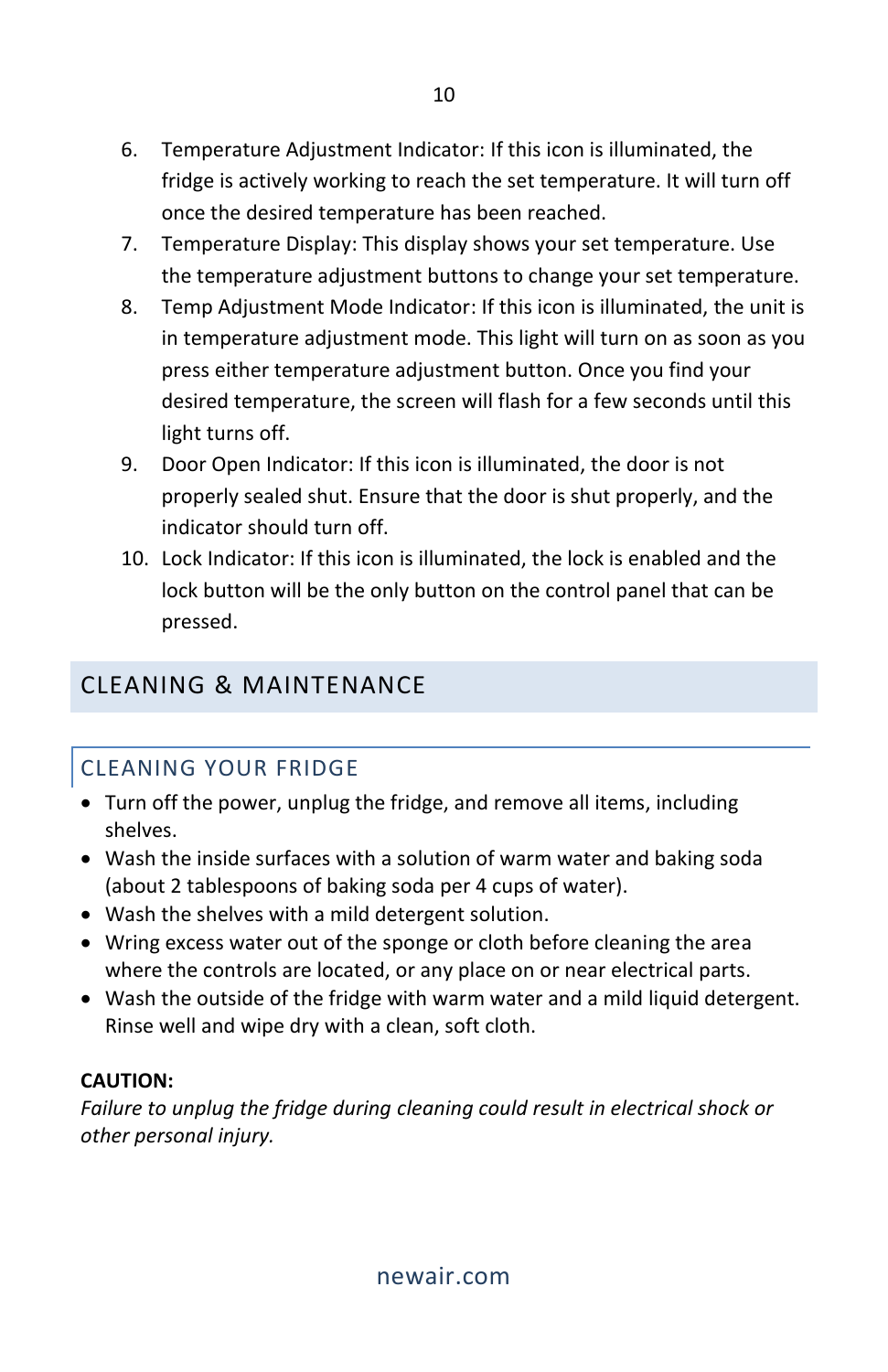### POWER FAILURE

Most power failures are corrected within a few hours and they should not affect the temperature of your fridge, as long as you avoid opening the door. If the power is going to be off for a longer period of time, it is recommended that you transfer all perishable/sensitive contents to a functional fridge or cooler. To prevent odor and mold growth, leave the door open slightly, blocking it open if necessary. Lay a towel down below the open front of the fridge in case any frost buildup melts and drains out.

# LONG-TERM STORAGE

When not in use for 3 weeks or less, it's fine to leave your fridge running as normal. When the fridge will not be in use for more than 3 weeks, we recommend removing all items and turning it off during that time. Be sure to transfer all perishable/sensitive contents to a functional fridge or cooler and clean and dry the interior of the fridge thoroughly. To prevent odor and mold growth, leave the door open slightly, blocking it open if necessary. Lay a towel down below the open front of the fridge in case any frost buildup melts and drains out.

### MOVING YOUR FRIDGE

- 1. Remove all contents.
- 2. Securely tape down all loose items (shelves) inside your fridge.
- 3. Turn the adjustable legs up to the base to avoid damaging them.
- 4. Tape the door shut.
- 5. Be sure the fridge stays secure in an upright position during transportation. Also, protect the outside of the fridge with a blanket or sheet.

# DRINKS AND LOW TEMPERATURES

Since this unit reaches such low temperatures (23F and occasionally below that), it's important to be aware that some drinks, especially non-alcoholic drinks, could possibly freeze or frost in the right conditions. Exercise caution when storing and opening non-alcoholic beverages in this fridge.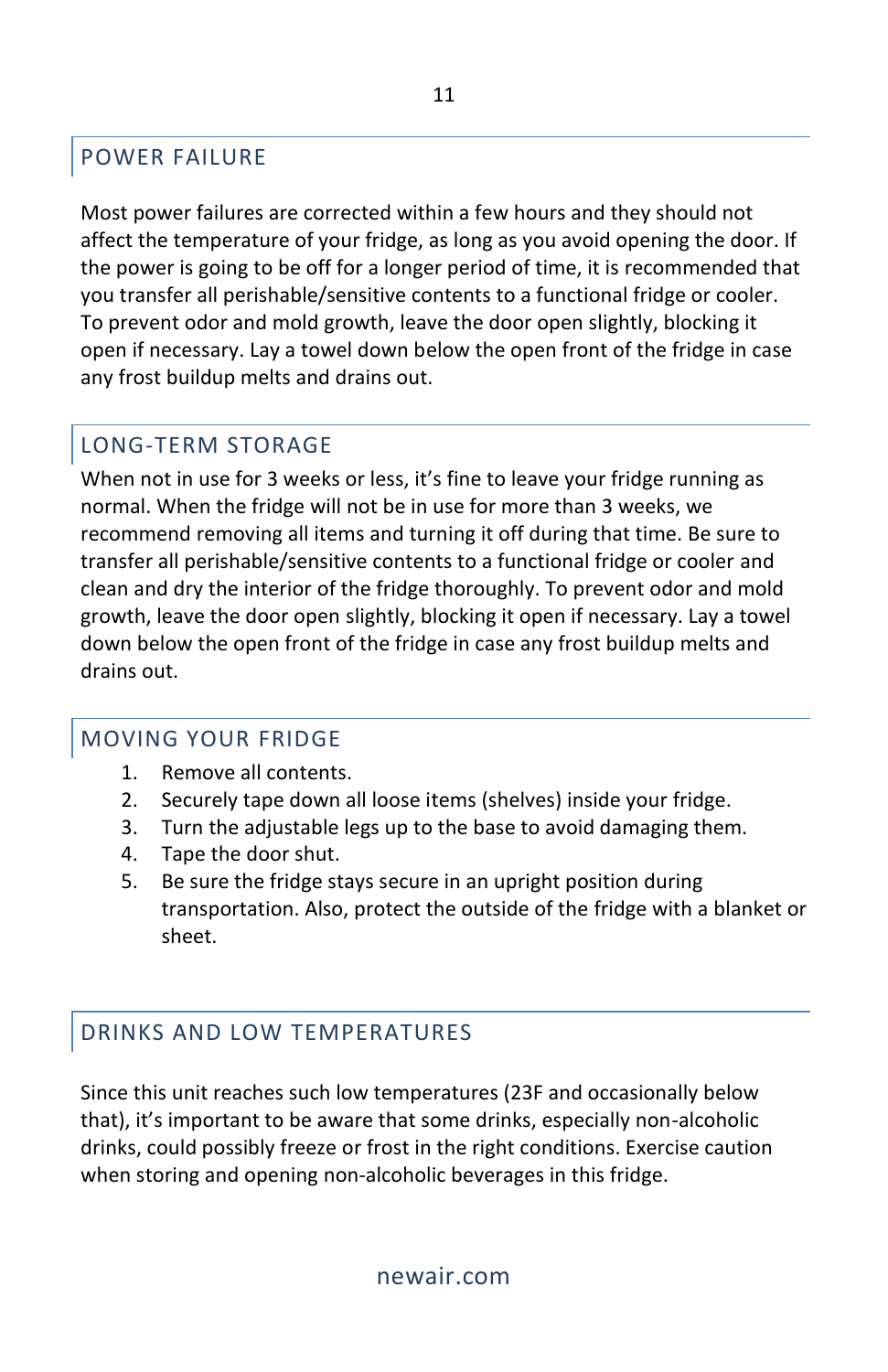### <span id="page-11-0"></span>TROUBLESHOOTING

You can solve many common problems easily, saving you the cost of time spent communicating with customer service. Try the suggestions below to see if the problem you're facing has a simple solution. If not, feel free to contact customer service at support@newair.com

| Problem                                                         | <b>Possible Causes</b>                                                      | Solution                                                                                |
|-----------------------------------------------------------------|-----------------------------------------------------------------------------|-----------------------------------------------------------------------------------------|
| The fridge isn't<br>working.                                    | It isn't connected to a<br>power supply.                                    | Plug in the fridge.                                                                     |
|                                                                 | The circuit breaker is<br>tripped, or a fuse has<br>been blown.             | Turn the circuit breaker<br>back on, or replace the<br>fuse.                            |
| The fridge isn't cold<br>enough.                                | The temperature is not<br>set correctly.                                    | Check the set<br>temperature.                                                           |
|                                                                 | The ambient<br>temperature could<br>require a lower<br>temperature setting. | Set to a lower<br>temperature.                                                          |
|                                                                 | The door is being<br>opened too often.                                      | Do not open the door<br>more often than<br>necessary.                                   |
|                                                                 | The door was not closed<br>completely.                                      | Close door properly.                                                                    |
|                                                                 | The door is not sealed.                                                     | Check the door seal and<br>clean or replace if it does<br>not provide a proper<br>seal. |
|                                                                 |                                                                             |                                                                                         |
| The fridge compressor<br>turns itself on and off<br>frequently. | A large amount of items<br>have just been placed in<br>the fridge.          | Let the fridge run for a<br>while to see if it reaches<br>the set temperature.          |
|                                                                 | The door is being<br>opened too often.                                      | Do not open the door<br>more often than<br>necessary.                                   |
|                                                                 | The door was not closed<br>completely.                                      | Close door properly.                                                                    |
|                                                                 |                                                                             |                                                                                         |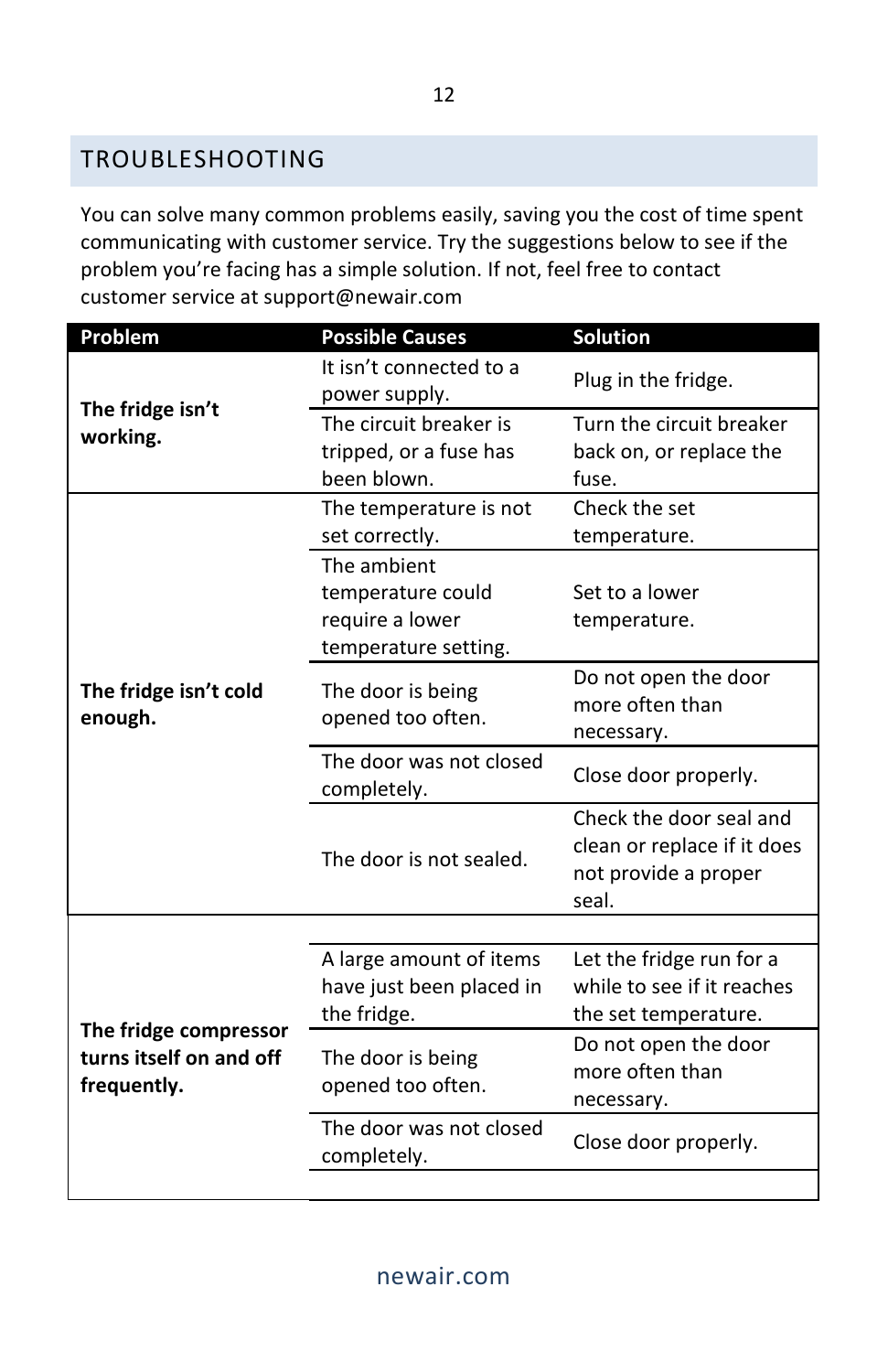| Problem                                                          | <b>Possible Causes</b>                                                                                                                                                                                                                                                                   | Solution                                                                                        |
|------------------------------------------------------------------|------------------------------------------------------------------------------------------------------------------------------------------------------------------------------------------------------------------------------------------------------------------------------------------|-------------------------------------------------------------------------------------------------|
| The fridge is vibrating<br>or shaking a lot during<br>operation. | The fridge is not<br>properly leveled.                                                                                                                                                                                                                                                   | Level the fridge with the<br>adjustable feet.                                                   |
| The fridge is making                                             | As the refrigerant flows through the fridge, you may<br>hear rattling or gurgling noises. Both are normal.<br>When temperature fluctuation occurs, the expansion<br>and contraction of the inner walls of the fridge may<br>cause popping or crackling noises, which are also<br>normal. |                                                                                                 |
| too much noise.                                                  | The fridge is not<br>properly leveled.                                                                                                                                                                                                                                                   | Level the fridge with the<br>adjustable feet.                                                   |
|                                                                  |                                                                                                                                                                                                                                                                                          |                                                                                                 |
|                                                                  | The fridge is not                                                                                                                                                                                                                                                                        | Level the fridge with the                                                                       |
|                                                                  | properly leveled.                                                                                                                                                                                                                                                                        | adjustable feet.                                                                                |
| The door will not close                                          | The gasket is dirty.                                                                                                                                                                                                                                                                     | Clean the door gasket.                                                                          |
| properly.                                                        | The shelves are out of<br>position.                                                                                                                                                                                                                                                      | Check the shelves and<br>refit correctly to make<br>sure they don't interfere<br>with the door. |
| The fridge is beeping<br>consistently.                           | The door has been left<br>open for more than 60<br>seconds.                                                                                                                                                                                                                              | Close the door and leave<br>it closed for at least 15<br>minutes.                               |
|                                                                  | The temperature has<br>suddenly changed<br>significantly from the set<br>temperature.                                                                                                                                                                                                    | Leave the door closed<br>and wait for the unit to<br>reach the set<br>temperature.              |